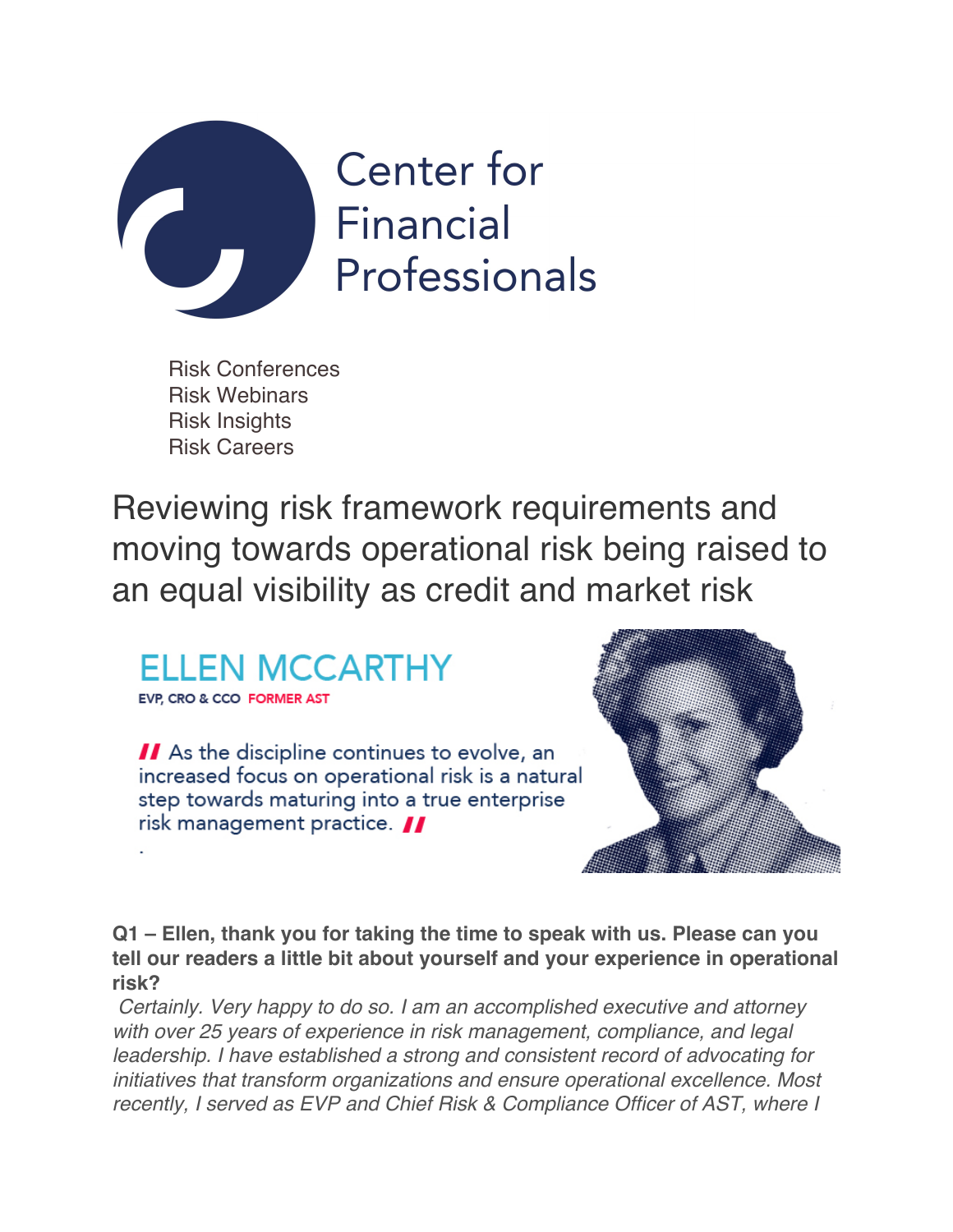*directed all corporate compliance and risk (including operational risk) functions throughout the U.S. and Canada, leading a senior executive team composed of CCOs, CROs, AML officers, and privacy officers. Prior to joining AST, I advanced through increasingly responsible Senior Counsel roles with the New York Stock Exchange (NYSE) and the Financial Industry Regulatory Authority (FINRA), implementing prudential, risk-based regulatory principles.*

**Q2 – We look forward to your presentation at the upcoming Risk Americas 2017 Convention where you will review risk framework requirements. Why do believe operational risk should be raised to an equal visibility, as credit and market risk?**

*Thank you. I am looking forward to participating in the Risk Americas 2017 Convention. It is an exciting time in the evolution of risk management. As the discipline continues to evolve, an increased focus on operational risk (otherwise known as non-financial risk) is a natural step towards maturing into a true enterprise risk management practice. Risk management, at its very core, may be defined as managing uncertainty. That means all reasonably identifiable uncertainty – financial as well as non-financial. Organizations are realizing that non-financial risk (including but not limited to fraud risk, information security risk, business continuity risk, regulatory risk, reputation risk, and strategic risk) may just be the biggest uncertainty on their horizon. In addition to stress testing and other financial risk identification and mitigation tools, it is imperative to have a framework that includes appropriate tools to identify, prioritize, mitigate, report, and measure operational risk and tie it into a well-vetted and strategically-based enterprise-wide risk appetite statement.*

## **Q3 – Where does operational risk management fall in the enterprise risk management framework?**

*Operational risk management is an integral part of the enterprise risk management framework. As I mentioned, operational risk management is the identification and mitigation of non-financial uncertainty. It exists in co-relation to credit risk and market risk and must be addressed holistically in order for an organization to achieve its key strategy elements – those factors most critical to continued success.*

## **Q4 – When reviewing the enterprise risk management framework, why do you believe it is important to look into definitions, categories of risk, and the three lines of defense?**

*Effective enterprise risk management is a holistic concept. In order to manage uncertainty (both challenges and opportunities), it is important first to be able to name that uncertainty or risk. Only when you have appropriately identified risk can you prioritize it. Each organization is different. Each organization defines the*  factors most critical to its continued success in a way that is unique to that *organization. Once those key strategy elements are defined, they must be*